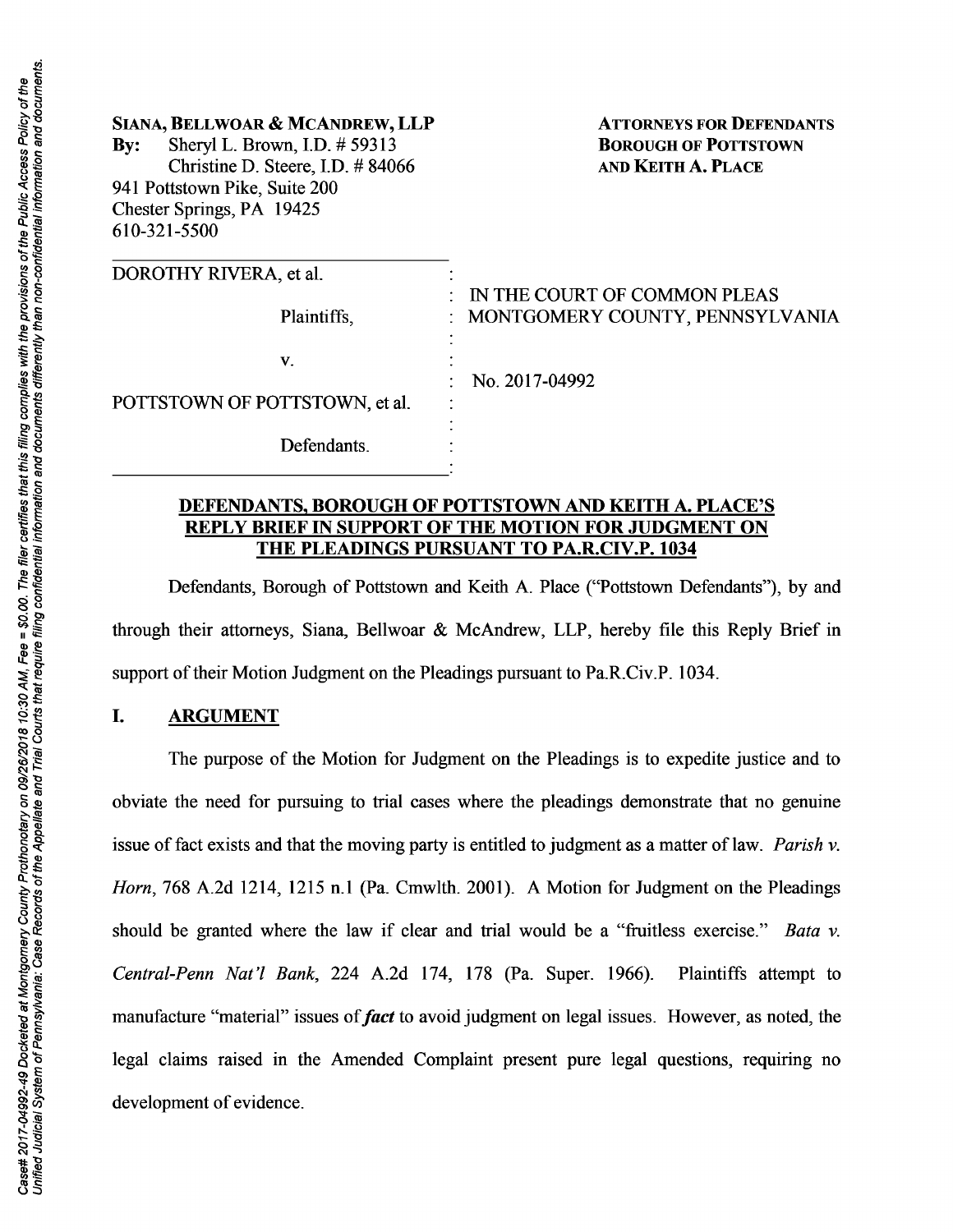# A. **Defendants' Motion for Judgment on the Pleadings is Appropriate.**

While it is denied that this Motion for Judgment on the Pleadings is based upon the same allegations, and contrary to Plaintiffs' assertions, the procedural posture has advanced with the filing of an Answer. Specifically, the Pottstown Defendants admitted certain of Plaintiffs' allegations and/or made the following relevant admissions:

- All residential rental units in the Borough of Pottstown are subject to registration, licensing and a systematic inspection, registration, and licensing program for lawful rentals to third parties and occupancy by third parties of any rental unit unless the residential rental unit is exempt from the licensing provisions. (Defs' Ans,  $\#32$ ,  $\P\P$  17, 66).
- The purpose of the Pottstown Rental Ordinance is to "protect and promote the public health, safety and welfare of its citizens, to establish rights and obligations of owners and occupants relating to residential rental units in the Pottstown and to encourage owners and occupants to maintain and improve the quality of life and quality of rental housing within the community. As a means to these ends, this Part provides for a systematic inspection program, registration and licensing of residential rental units and penalties." (Defs' Ans,  $\#32$ ,  $\P\P$  41, 64).
- The Pottstown Ordinance requires that an owner shall permit an inspection at a reasonable time with reasonable notice. If the owner does not permit such inspection, application for an administrative search warrant is permitted. (Defs' Ans,  $\#32$ ,  $\P$  45).
- Plaintiffs Riveras/Camburn did not consent to their biennual inspection of the Property located at 326 Jefferson Avenue, a violation of the Ordinance. (Defs' Ans, #32, ¶¶ 20, 68).
- The Borough applied for an administrative warrant when Plaintiffs Riveras/Camburn did not consent to an inspection. (Defs' Ans,  $\#32$ ,  $\P$  21).
- Plaintiffs O'Connors did not consent to their biennual the inspection of the Property located at 466 North Franklin Street. (Defs' Ans, #32,  $\P$  39, 68).
- The Pottstown Ordinance states that it is the duty of every owner to maintain all residential units in compliance with all applicable codes and provisions of all applicable state laws and regulations and local ordinances and to keep such property in good and safe condition. (Defs' Ans,  $\#32$ ,  $\P$  $[51, 54)$ .

As the preliminary objections were filed before an answer, neither Defendants' Answer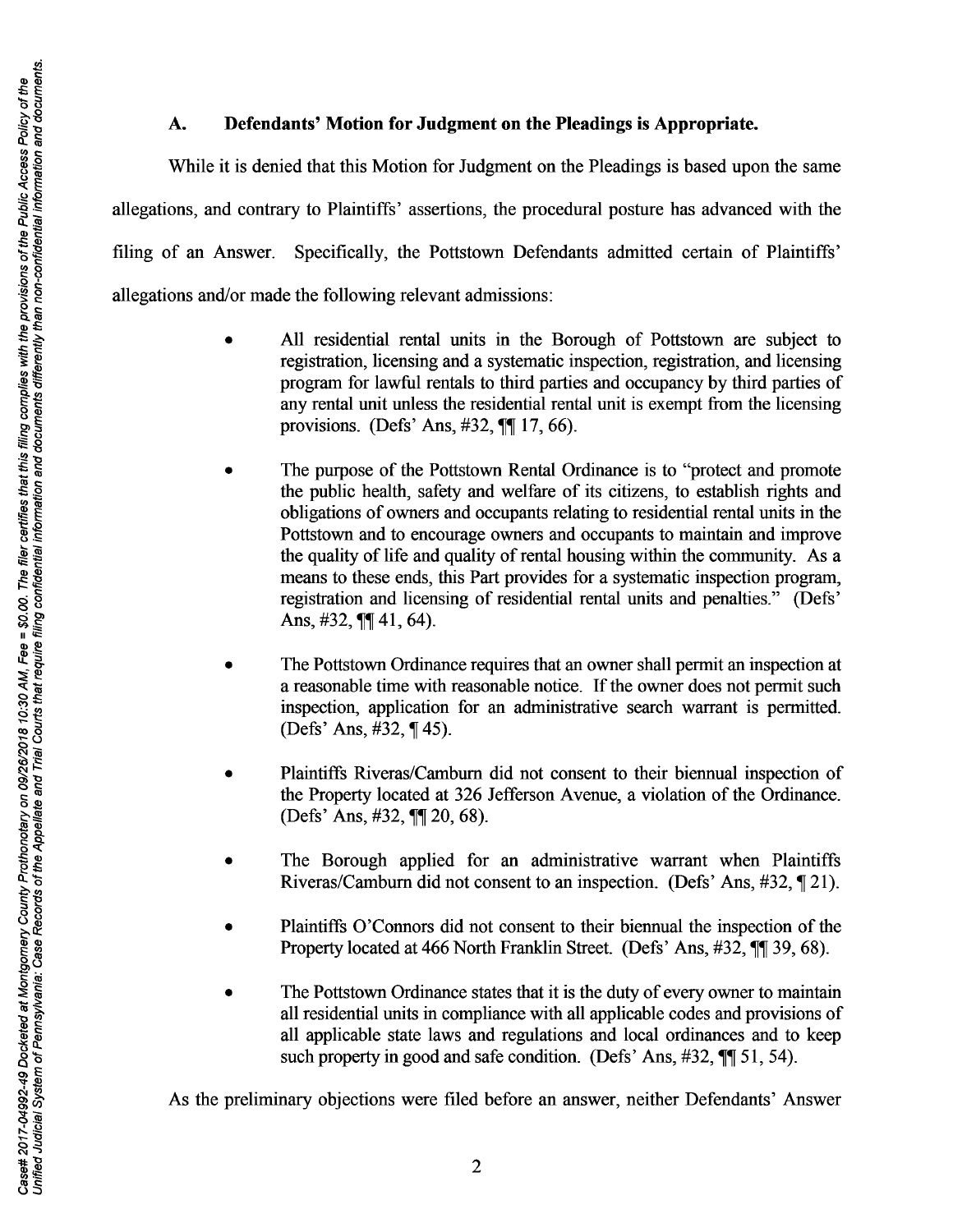to Plaintiffs' allegations nor their admissions were available or considered by the Court in ruling upon preliminary objections. Consideration of all of the pleadings<sup>1</sup> in this matter, in conjunction with the language of the relevant Ordinance itself, demonstrate that Defendants' motion is appropriate and the Pottstown Defendants are entitled to judgment as a matter of law.

#### B. The Constitutionality of the Borough's Rental Inspection Ordinance is a Question of Law for the Court to Resolve.

It is well-settled that the constitutionality of a statute presents a pure question of law for the court to resolve. *Commonwealth v. Turner,* 80 A.3d 754, 759 (Pa. 2013); *Ario v. Ingram Micro, Inc.,* 965 A.2d 1194, 1200 (Pa. 2009); *Buffalo Twp. v. Jones,* 813 A.2d 659, 664 n.4 (Pa. 2002); *Com. v. Thompson,* 106 A.3d 742, 763 (Pa. Super. 2014). A purely legal question is appropriately disposed in the context of a judgment on the pleadings. *Id.* 

To avoid judgment, Plaintiffs posit several "material" factual disputes that they contend should preclude dismissal of their Amended Complaint because discovery is on-going. (Pls' Opposition, Dkt. #43, p. 38-40). Plaintiffs specifically contend that (1) the *level* of invasiveness of rental inspections; (2) whether the Borough has an *interest* in conducting rental inspections; and (3) whether there are alternative methods for the Borough to *enforce* its Housing and Building Codes preclude judgment at this time. *Id.* None of these contentions address the seminal issue, *i.e.,* the constitutionality of the Ordinance.

Since the constitutionality of Pottstown's Ordinance is purely a question of law, there is no need to resolve these "material" facts. Further, Plaintiffs' contention that "material" disputed facts preclude judgment is belied by Plaintiffs' constitutional attack upon the Pottstown Rental

<sup>&</sup>lt;sup>1</sup> Pursuant to Rule 1017(a), "pleadings" are limited to a complaint, a reply, a counterreply, a preliminary objections and response to preliminary objection. Pa.R.Civ.P. 1017(a).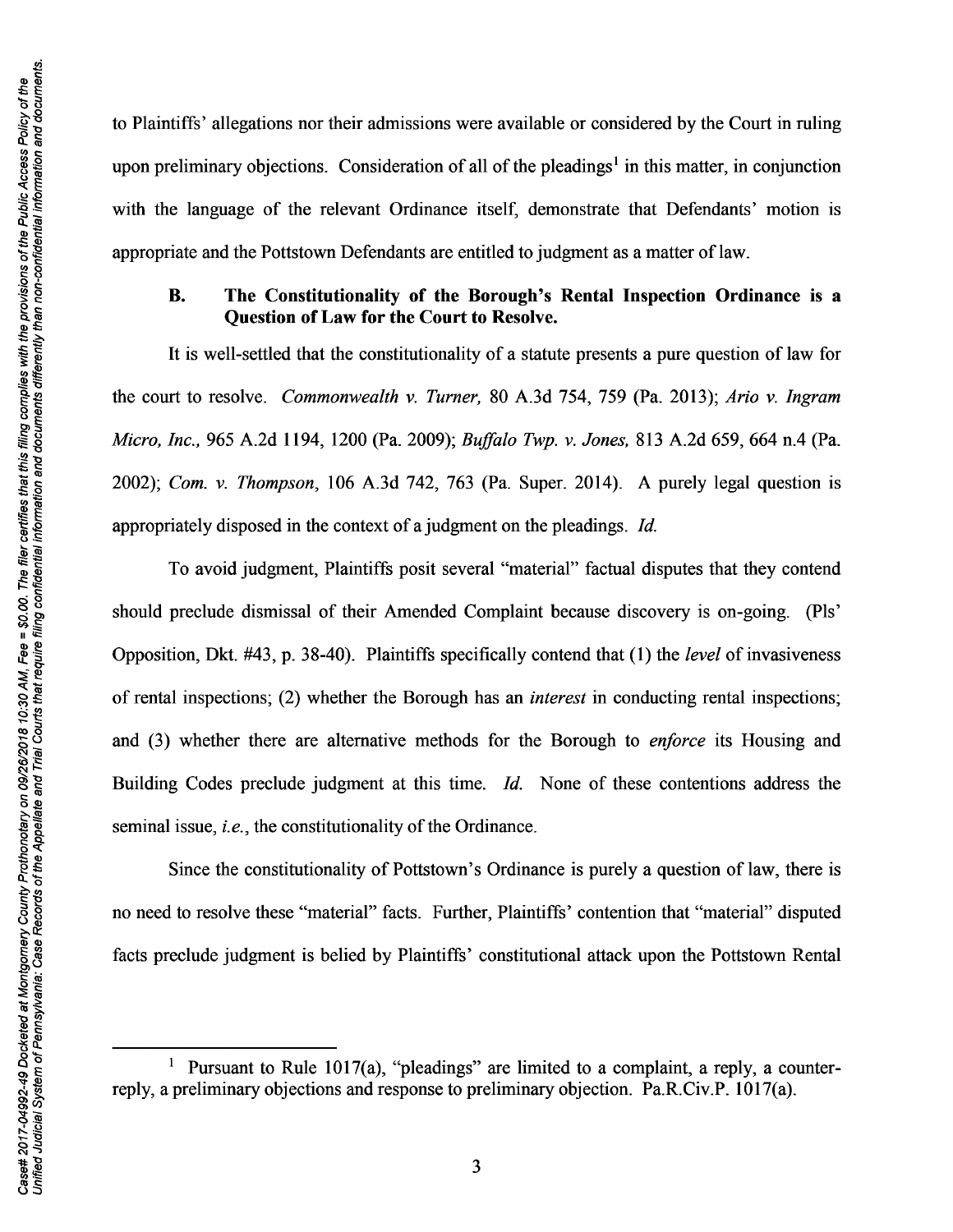Ordinance.<sup>2</sup> Indeed, Plaintiffs allege that the Pottstown Ordinance could *never* be applied in a *constitutional* manner. (Am. Cmplt., #19,  $\mathbb{II}$  2, 78). Discovery pertaining to the level of invasiveness of the inspections, the Borough's interest in conducting rental inspections or whether alternatives to rental inspections exist is superfluous. As such, the resolution of these "on-going" discovery issues have no impact on the legal question before the court.

### C. The "Material Facts" Raised by Plaintiffs are Beyond the Pleadings.

As detailed above, Plaintiffs raise several issues of alleged disputed "material facts" that they request the court to consider in denying the Pottstown Defendants' motion. These disputed "material facts" fall outside the allegations in the pleadings, and should be disregarded. The applicable standard of review mandates that in determining whether there is a dispute as to facts, the court must confine its consideration to the pleadings and relevant documents.<sup>3</sup> Pa.R.Civ.P. 1034(a); *Pocono Summit Realty, LLC v. Ahmad Amer, LLC,* 52 A.3d 261, 267 (Pa. Super. 2012). These asserted facts are impermissible and must be disregarded.

#### D. Keith Place is Entitled to Official Immunity.

Plaintiffs' denial of Official Immunity for Mr. Place lacks legal basis. Official Immunity can be defeated only if the employee engages in crime, actual fraud, actual malice, or willful misconduct 42 Pa.CS.A. § 8550. Plaintiff have not alleged *any* malicious or reckless acts

<sup>&</sup>lt;sup>2</sup> Constitutional challenges are of two kinds: facial challenges or as applied challenges. *Lehman v. Pennsylvania State Police,* 839 A.2d 265, 275 (Pa. 2003); *Commonwealth v. Thompson,* 106 A.3d 742, 763 (Pa. Super. 2014), *appeal denied,* 134 A.3d 56 (Pa. 2016). A facial challenge asserts that a law "always operates unconstitutionally." BLACK'S LAW DICTIONARY 223 (7th ed. 1999); *Commonwealth v. McKown,* 79 A.3d 678, 687 (Pa. Super. 2013), *appeal denied,* 91A.3d162 (Pa. 2014). "[A]n as-applied attack ... does not contend that a law is unconstitutional as written but that its application to a particular person under particular circumstances deprived that person of a constitutional right" *Nigro v. City of Philadelphia,* 174 A.3d 693, 699-700 (Pa. Cmwlth. 2017).

<sup>3</sup> The court also may take judicial notice of public documents. *Bykowski v. Chesed, Co.,*  625 A.2d 1256, 1258 (Pa. Super. 1993); *Solomon v. US. Healthcare Systems of Pennsylvania,*  Inc., 797 A.2d 346, 352 (Pa. Super. 2002).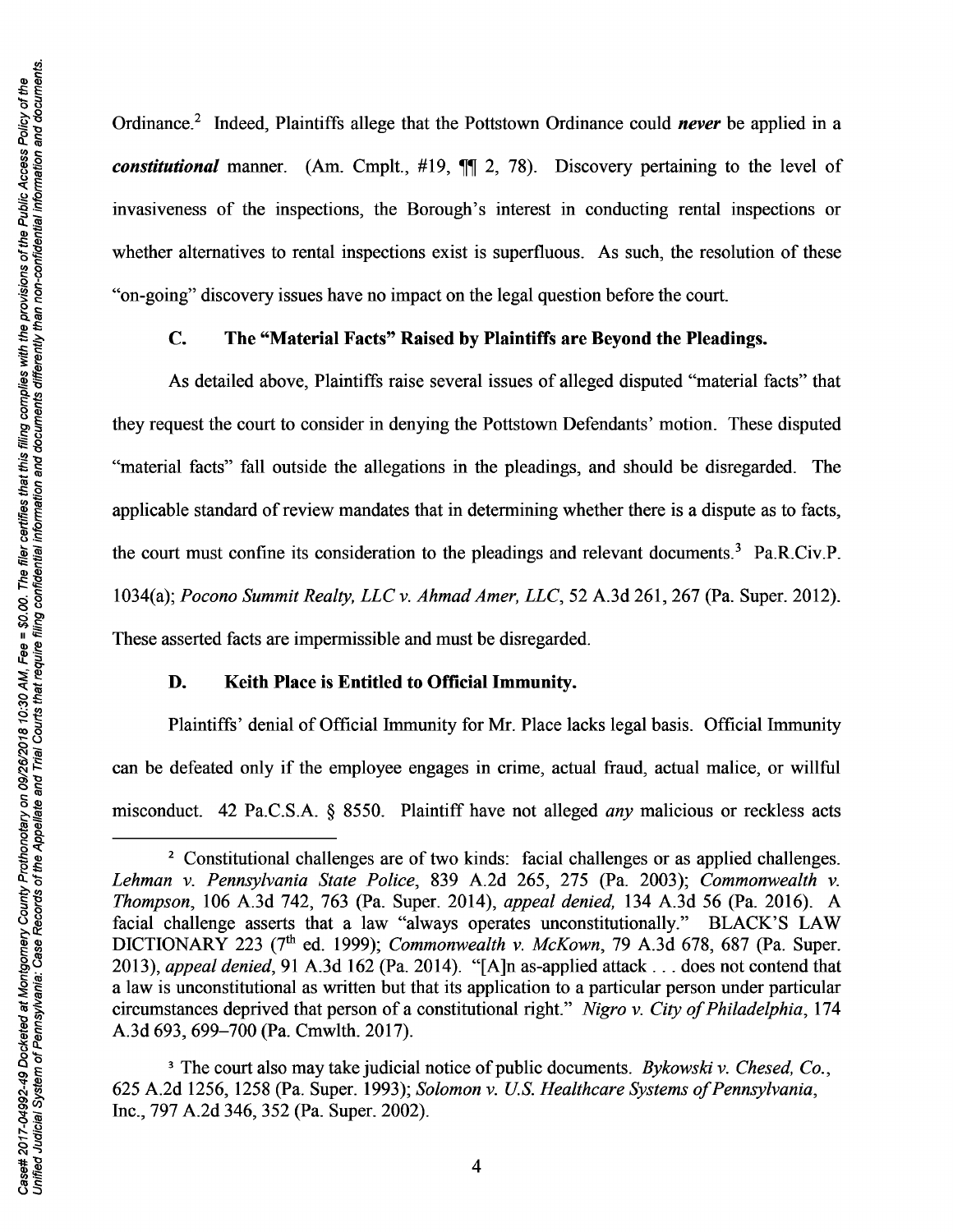against Mr. Place. *(See* Am. Cmplt.). Therefore, Mr. Place is entitled to Official Immunity, and he should be dismissed as a matter of law.

Even if the Pottstown Ordinance is unconstitutional, as alleged by Plaintiffs, which is specifically denied, Mr. Place's alleged conduct in applying the mandatory rental inspections to Plaintiffs' properties does not amount to willful misconduct. Plaintiffs have failed to allege any specific conduct by Mr. Place, much less any willful conduct against him. Indeed, Plaintiffs only generally allege that the "Defendants" applied the Borough's Ordinance (Am. Cmplt.,  $\#19$ , at  $\P$ 78), and the "mandatory inspection requirements of the Ordinances." *Id.* at **1180-81**. Implementation of an ordinance in the course and scope of one's employment does not rise to willful misconduct to abrogate Official Immunity.

Finally, the Tort Claims Act provides local agencies and its employees with immunity except for negligent acts that fall within one of the specifically enumerated exceptions found in Section 8542(b). The Pennsylvania Supreme Court has held that the exceptions to the Tort Claims Act must be construed narrowly given the expressed legislative intent to insulate political subdivisions and their employees from tort liability. *Finn v. City of Philadelphia,* 664 A.2d 1342, 1344 (Pa. 1995). Plaintiffs' request for injunctive relief does not fall within one of the Tort Claims Act's exceptions.<sup>4</sup>*See* Section 8542(b); *see also Jones v. SEPTA,* 772 A.2d 435, 439 n.l (Pa. 2001); *Rooney v. City of Phi/a.,* 623 F.Supp.2d 644, 662 (E.D. Pa. 2009). Further, Plaintiffs plea for injunctive relief is not a cause of action, but rather a form of relief. *Rooney,*  623 F.Supp.2d at 647 n.2. Therefore, Mr. Place is entitled to Official Immunity, and he should be dismissed as a matter of law.

<sup>&</sup>lt;sup>4</sup> The eight (8) exceptions to governmental immunity are: 1) Vehicle liability; 2) Care, custody or control of personal property; 3) Real property; 4) Trees, traffic controls and street lighting; 5) Utility service facilities; 6) Streets; 7) Sidewalks; and 8) Care, custody or control of animals. 42 Pa.C.S.A. § 8542(b).